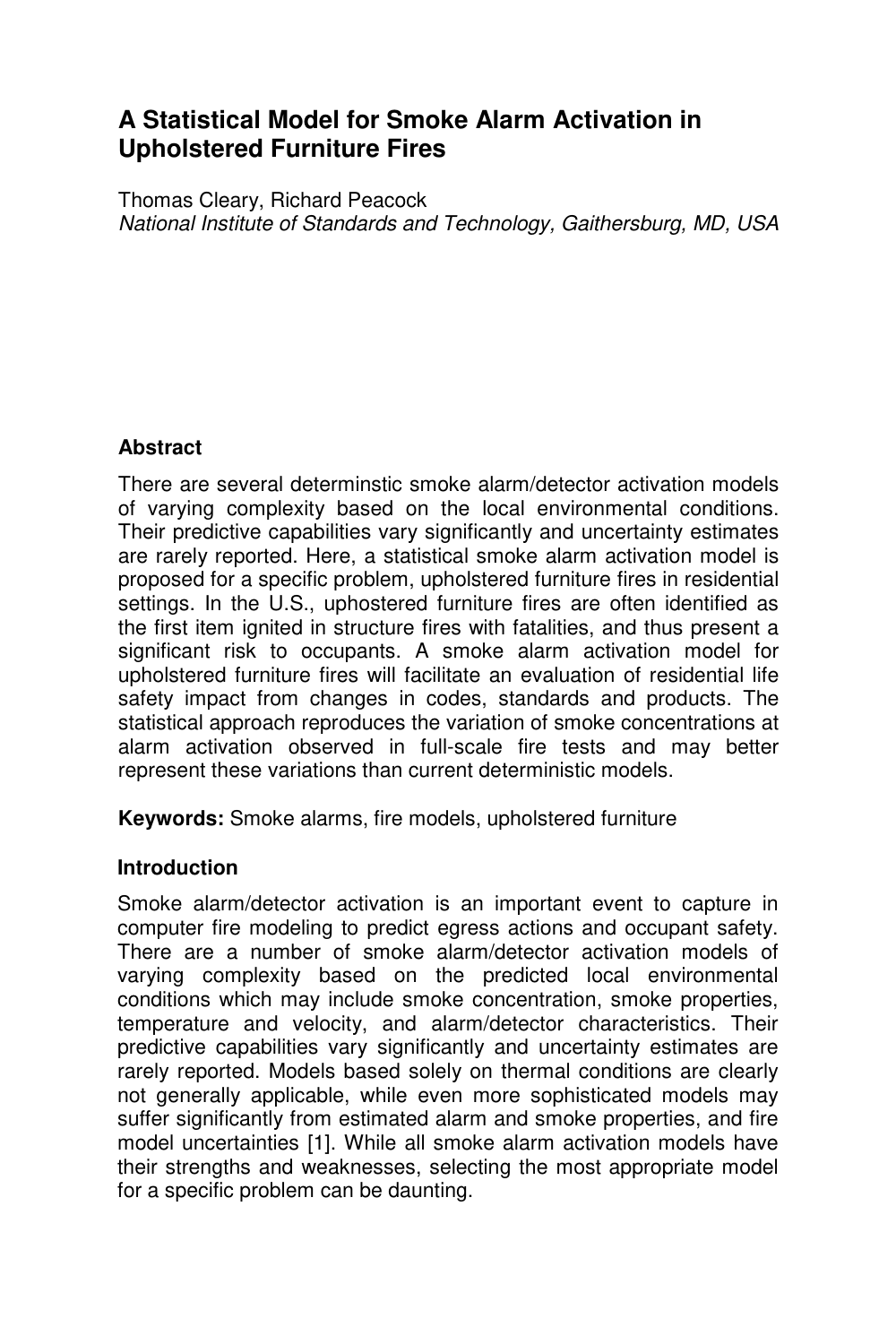Here, a statistical smoke alarm activation model is proposed for a specific problem, upholstered furniture fires in residential settings. In the U.S., upholstered furniture fires present a significant risk to occupants. Between 2007 and 2011, upholstered furniture and mattresses/bedding were the two leading categories of items first ignited in home structure fires with fatalities, totaling 31 % of the average 2570 deaths per year [2]. Upholstered furniture accounted for 2 % of the reported fires, but 18 % of the fire deaths, and mattresses and bedding accounted for 3 % of the reported fires, but 13 % of the fire deaths. A common underlying component of contemporary upholstered furniture and mattresses is flexible polyurethane foam. It can rapidly burn from an initial flaming ignition source or smolder for long periods of time and then transition to a flaming fire. This material was recently added to new smoldering and flaming fire test protocols of ANSI/UL 217-2015 [3].

The statistical approach captures the variation of smoke alarm activation observed in full-scale fire tests and may better represent observations than current deterministic models. Geiman and Gottuk presented alarm thresholds for a collection of flaming and smoldering fires where 20 %, 50 %, or 80 % of either photoelectric or ionization alarms activated [4]. They also proposed a fixed alarm threshold of 9.4 %/ft. obscuration (U.S. industry standard units) as a reasonable estimate when the majority of smoke alarms will have activated. The current version of the fire model CFAST [5] uses a default alarm threshold of 8.0 %/ft. obscuration based on an evaluation of smoke detector performance by Milke, Mowrer, and Gandhi [6].

Our implementation of a statistical approach envisions sampling the alarm threshold distribution for a particular alarm and fire source multiple times instead of picking a single value, then using the sampled thresholds for multiple fire model runs. Thus the output of the fire modeling exercise is probabilistic. This approach is amenable to hazard analysis estimates using zone models such as our conceptual system for evaluating the impact on residential life safety of new fire protection technology, the subject of another presentation at this conference [7].

#### **Experimental Conditions**

The data used to develop the statistical model comes from experiments recently conducted at the National Institute of Standards and Technology (NIST) on the response of a number of smoke alarms to the new smoldering and flaming polyurethane foam tests specified in ANSI/UL 217-2015 [8]. A total of 45 different alarm designs representing alarms currently available in the U.S. (23 containing ionization sensors and 22 containing photoelectric sensors) were examined in the study.

Six of each of the 45 different alarm designs were subject ANSI/UL 217- 2015 smoke box exposures to determine baseline sensitivity to the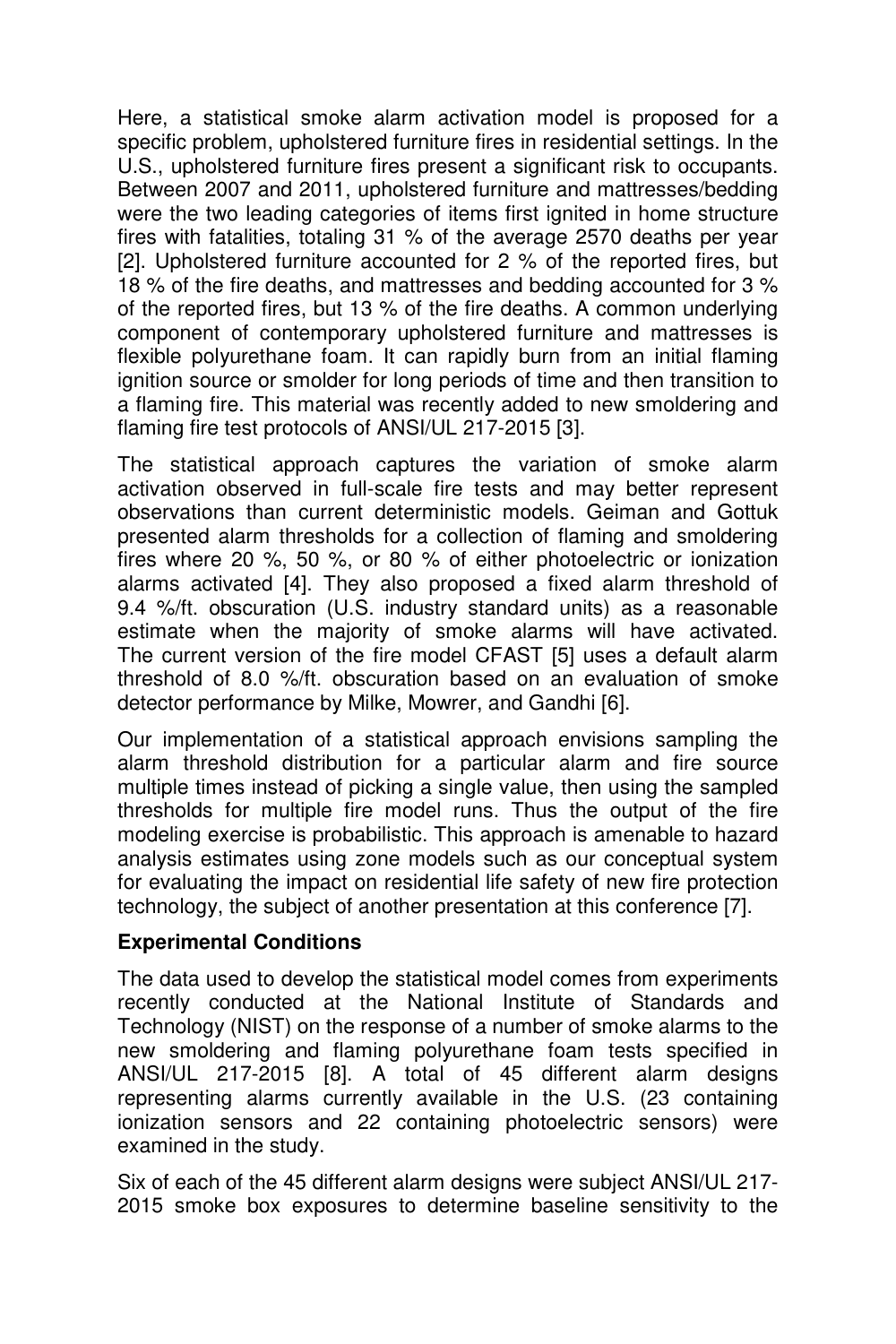cotton smolder smoke. Each alarm was tested in its worst-case orientation in the smoke box to establish a sensitivity level to the cotton smolder smoke. The worst-case orientation was defined by the angular position of the alarm where the smoke sensor was opposite from the incoming smoke direction.

The flaming polyurethane foam experiments were conducted in a fire test room in the manner described in ANSI/UL 217-2015. The smoke obscuration from a smoke meter located behind ceiling-installed alarms was tabulated for each alarm activation time.

The foam slabs were non-fire-retarded polyether urethane foam material 43.2 cm  $\times$  36.8 cm  $\times$  7.6 cm located on the test room floor. Just prior to ignition with a torch, 5 ml of ethanol was poured onto the corner top surface to aid ignition.

The smoldering polyurethane foam experiments were conducted in the same room as the flaming foam experiments in manner similar to that described in ANSI/UL 217-2015. A radiant heater arrangement consisting of two rectangular 46 cm  $\times$  15 cm, 1080 W radiant panels was configured to irradiate the horizontal foam surface somewhat uniformly. The foam samples were non-fire-retarded polyether urethane foam material 43.2 cm  $\times$  36.8 cm  $\times$  10.2 cm (the same material as the flaming foam samples, only thicker). Each foam slab had a 17.8 cm diameter cotton duct fabric disk placed in the center. An aluminum shutter plate was placed between the foam surface and the radiant panels while the panels were allowed to heat up to a fixed set point of 300  $\degree$ C. The shutter was subsequently removed to expose the foam to low level radiant heat flux of about 4 kW/m<sup>2</sup> over the central portion of the horizontal surface. A lit cigarette was immediately placed on the fabric to induce smoldering. While the smoke obscuration profile was within the specifications of the Standard, the smoke's measuring ionization chamber profile differed from the Standard's specification.



Figure 1. A flaming polyurethane foam slab ignited in a corner of the slab (left), and a smoldering polyurethane foam slab heated by radiant panels with a lit cigarette on a cotton fabric disk to initiate smoldering (right).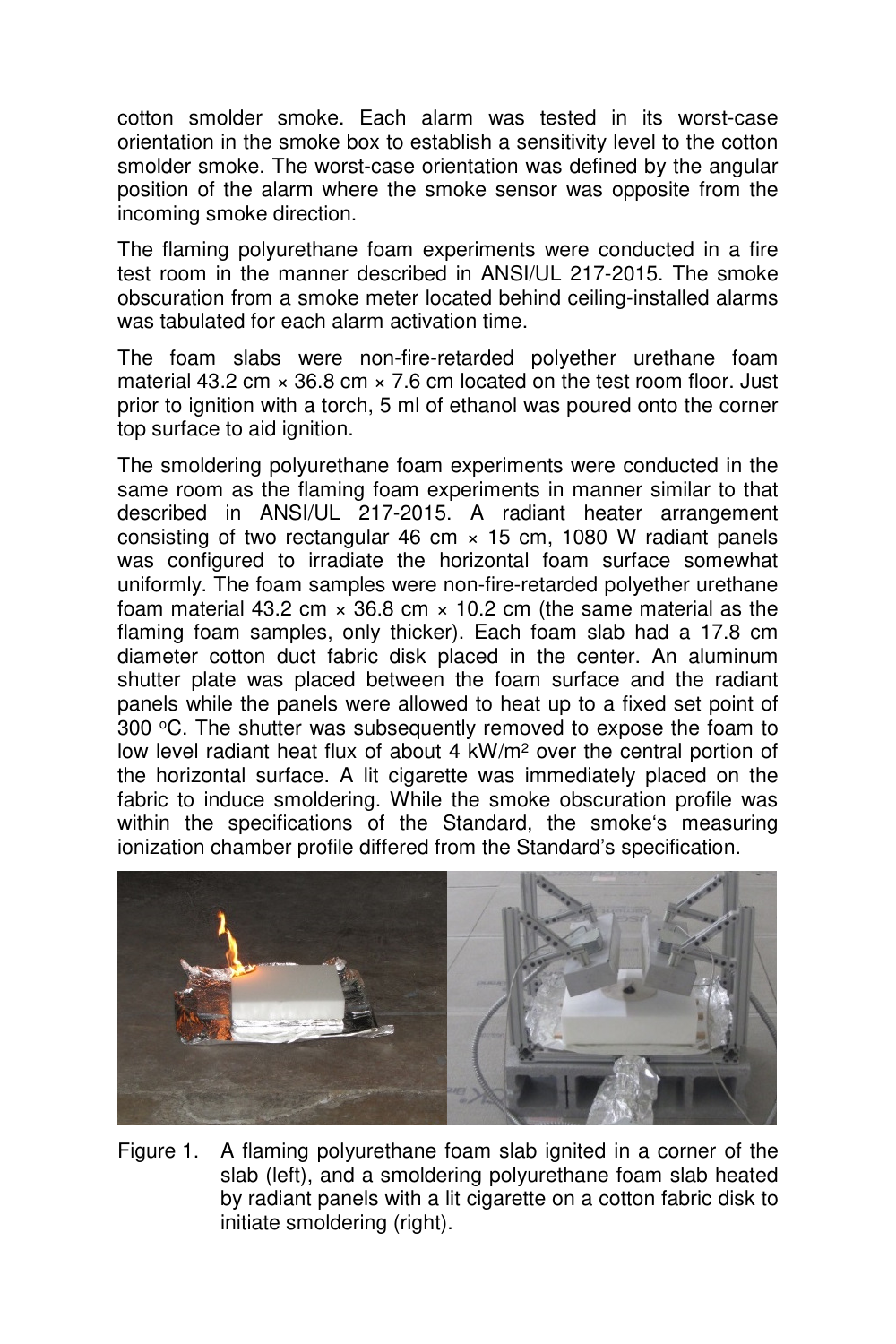#### **Distribution of Smoke Alarm Activations**

Results are presented in the industry-standard units of %/ft. osbcuration. First, the results from the ANSI/UL 217-2015 smoke box are presented for photoelectric and ionization alarms studied. Figure 2 shows histograms for the beam obscuration at alarm versus the frequency of alarms aggregated for the photoelectric and ionization alarms. The histograms were fitted to log-normal distributions yielding geometric means  $(\mu_q)$  of 1.03 %/ft. obsc. and 2.48 %/ft. obsc. and geometric standard deviations ( $\sigma_{g}$ ) of 1.47 and 1.28 for ionization and photoelectric alarms respectively. All smoke alarms responded within the limits of ANSI/UL 217 (between 0.5 %/ft. obsc. to 4.0 %/ft. obsc.), with the exception of one photoelectric model which was excluded from the following analysis.



Figure 2. Histograms for ionization and photoelectric alarm response to ANSI/UL 217-2015 smoke box experiments.

The results for the flaming and smoldering room fire experiments are shown below. The results were aggregated for each of the fire sources and alarms containing photoelectric sensors or ionization sensors. Dual photoelectric/ionization alarm results were partitioned such that for flaming fires results were aggregated with ionization alarms, and for smoldering fires results were aggregated with photoelectric alarms.

Figure 3 shows the results for photoelectric and ionization alarms subjected to the flaming polyurethane foam smoke exposure. For these experiments, a log-normal fit for ionization alarms yielded a  $\mu_{q}$  of 2.07 %/ft. obsc. with a  $\sigma_{q}$  of 1.34, and for photoelectric alarms yielded a  $\mu$ g of 6.74 %/ft. obsc. with a  $\sigma$ g of 1.33.

Figure 4 shows the results for photoelectric and ionization alarms subjected to the smoldering polyurethane foam smoke exposure. For these experiments, the log-normal fit for ionization alarms yielded a  $\mu_q$  of 9.71 %/ft. obsc. with a  $\sigma_q$  of 1.15, and for photoelectric alarms yielded a  $\mu_q$  of 3.19 %/ft. obsc. with a  $\sigma_q$  of 1.72.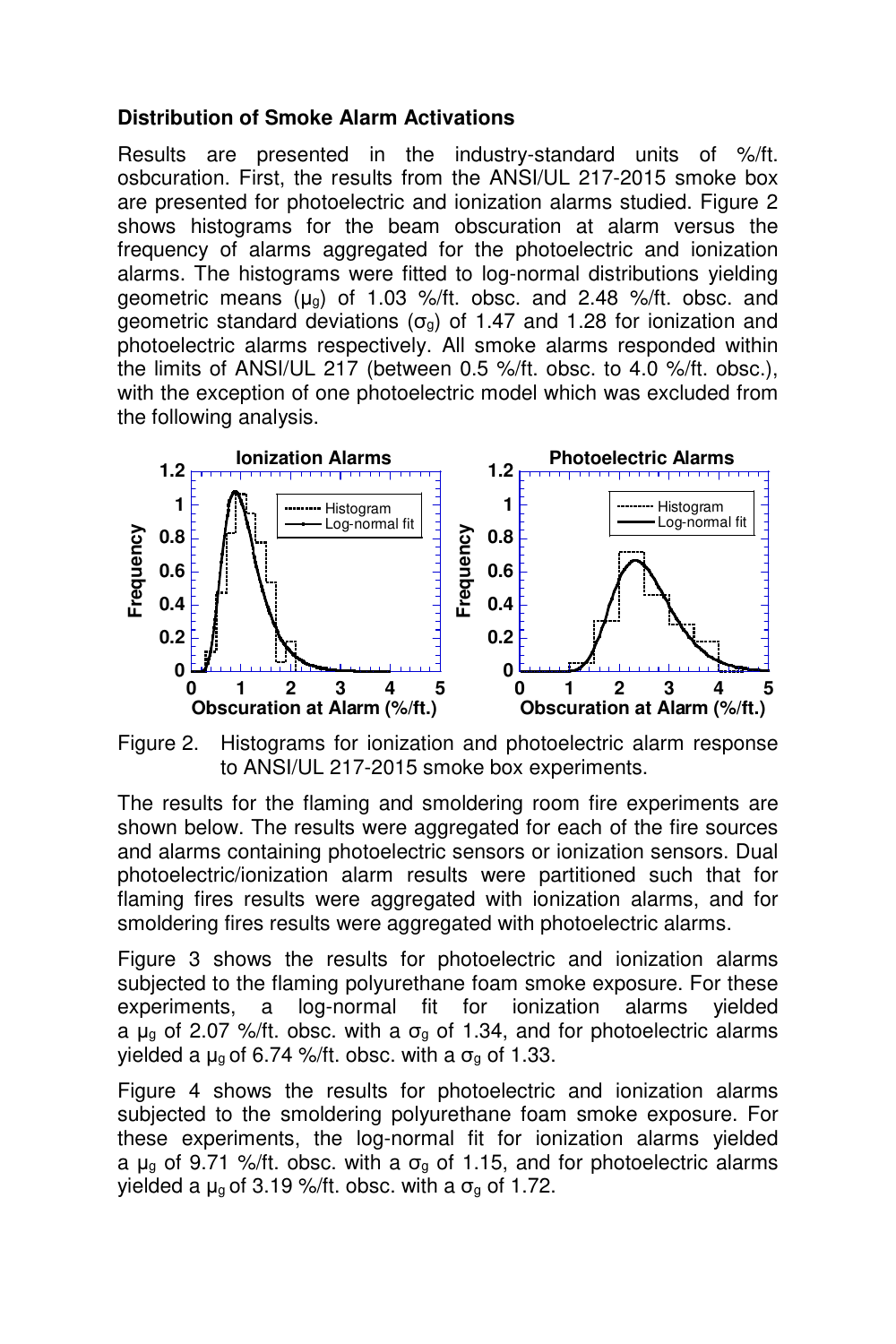

Figure 3. Histograms for ionization and photoelectric alarm response to ANSI/UL 217-2015 flaming polyurethane foam experiments.



Figure 4. Histograms for ionization and photoelectric alarm response to ANSI/UL 217-2015 smoldering polyurethane foam experiments.

A comparison of these distributions to results from the NIST smoke alarm sensitivity study [9] is illustrative. In that study, chair mockups consisting of non-fire retared polyurethane foam covered with cotton or polyester cushion covers were ignited by a small flame or induced to smolder in full-scale fire experiments in a bedroom or living room attached to each other by a common hallway. Ceiling beam obscurations in the hallway were tabulated for activations of photoelectric and ionization alarms located in the hallway.

Figure 5 shows the cumulative distributions from fitted histograms for both the ANSI/UL 217 flaming foam experiments and the flaming chair mockup experiments. For ionization alarms, the geometric means for the chair mockup results were nearly the same as the ANSI/UL 217- 2015 foam results 2.05 %/ft. obsc. versus 2.07 %/ft. obsc. respectively, but the distribution was broader for the chair mockup experiments.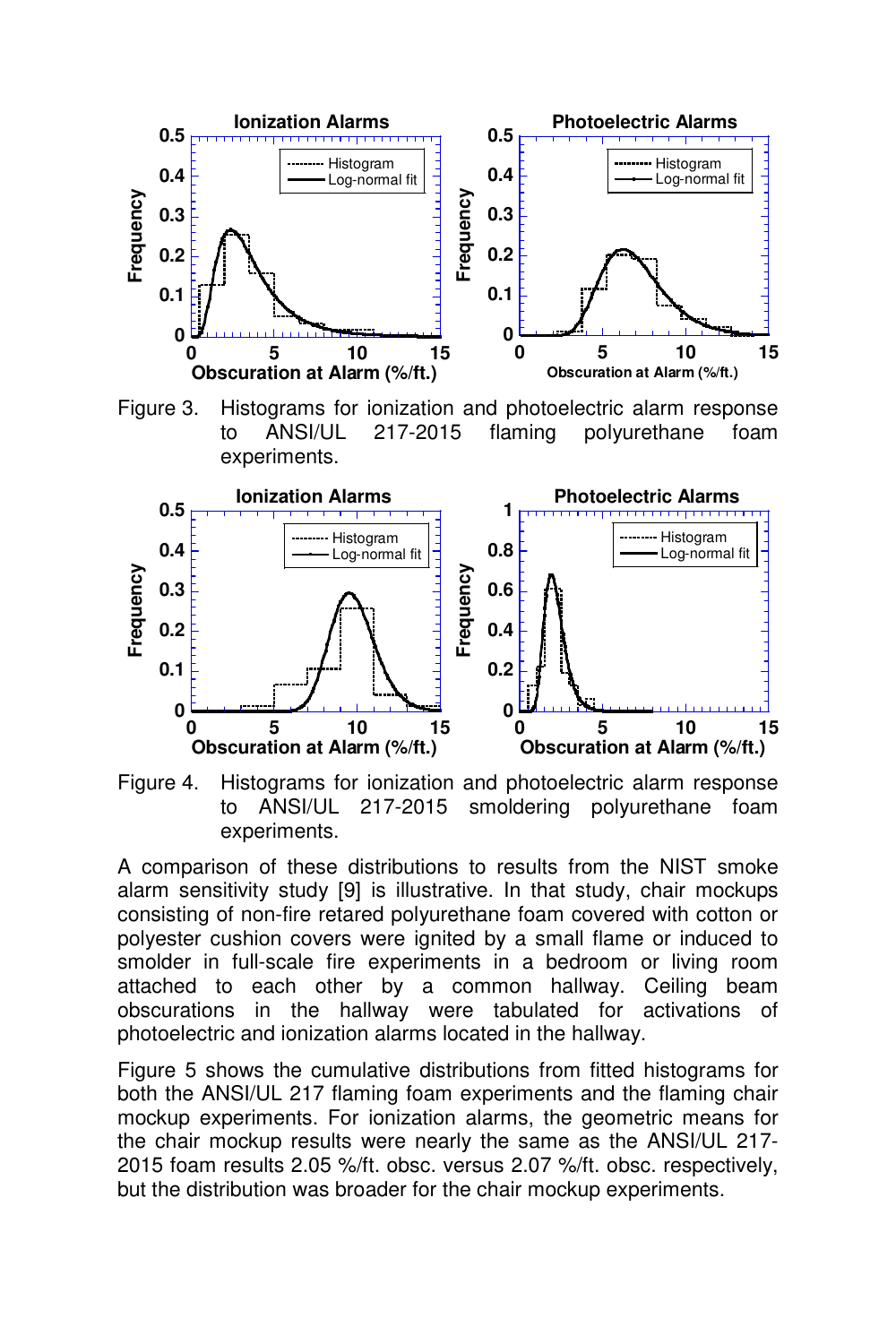For photoelectric alarms, the geometric mean for chair mockup results was lower, 5.35 %/ft. obsc. versus 6.74 %/ft. obsc., and the chair mockup distribution was again broader.



Figure 5. Cumulative distributions of the ANSI/UL 217-2015 flaming foam experiments and the flaming chair mockup experiments.

Figure 6 shows the cumulative distribution from the fitted histograms for the ANSI/UL 217-2015 smoldering foam experiments and point-to-point cumulative distributions from the smoldering chair mockup experiments. The median alarm threshold values for smoldering chair mockups show the same trend for ionization and photoelectric alarms, but were higher than the geometric means of the ANSI/UL 217-2015 smoldering foam results.





Table 1 summarizes the results. Note, the median value of a cummulative distribution is equivalent to the geometric mean.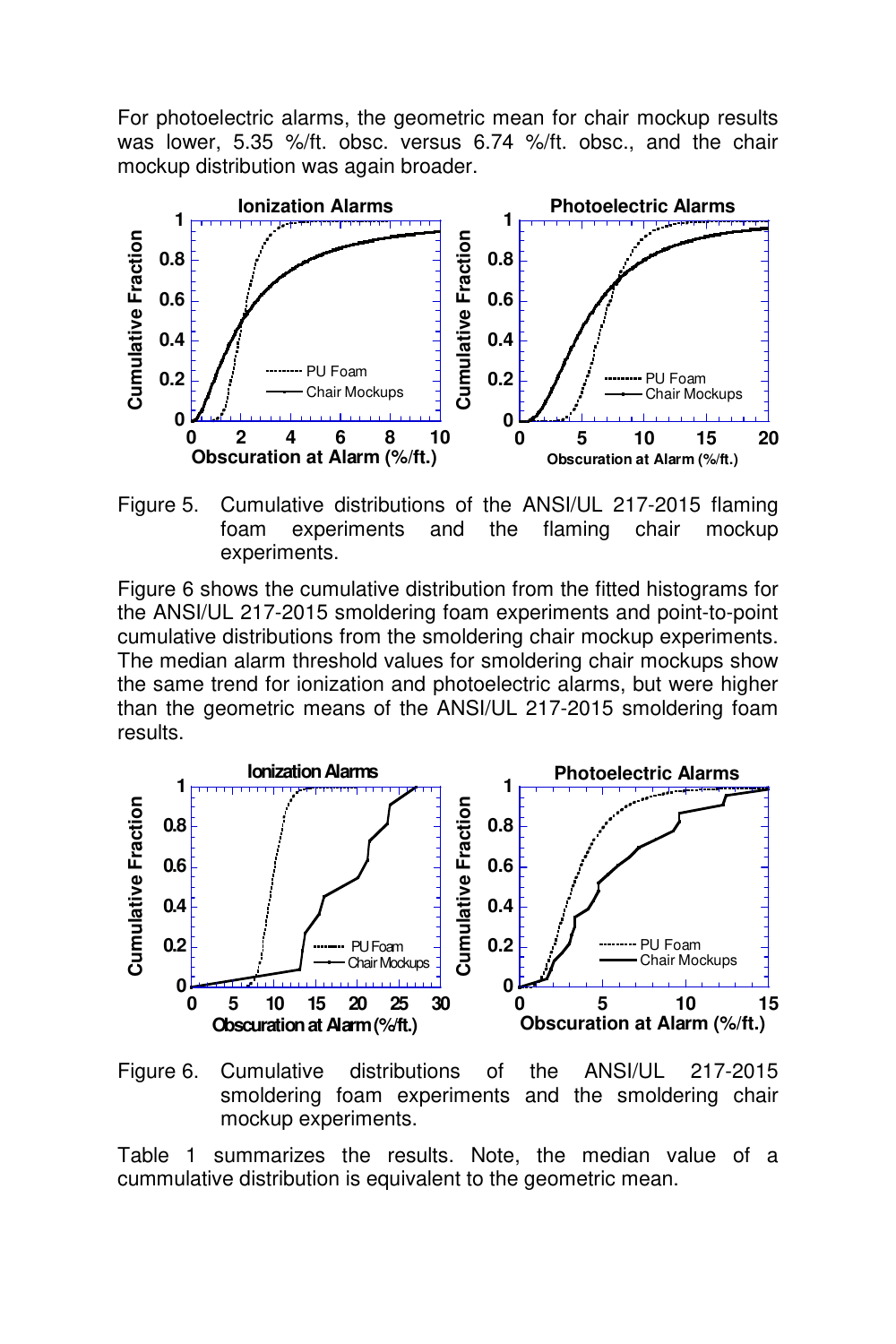The geometric mean beam obscuration from the flaming foam and flaming chair mockups compare favorably for both ionization and photoelectric alarms. The chair mockup distributions were wider, which may be related to the room configuration and the location of the alarms relative to the source. The smoldering results also appear sensitive to the alarm distance from the source and room configuration which warrants closer study.

| Alarm<br><b>Type</b> | <b>Flaming Fires</b>      |              |                 |                     | <b>Smoldering Fires</b>   |              |                |
|----------------------|---------------------------|--------------|-----------------|---------------------|---------------------------|--------------|----------------|
|                      | Foam slab                 |              | Mockup          |                     | Foam slab                 |              | Mockup         |
|                      | μ <sub>g</sub><br>(%/ft.) | $\sigma_{g}$ | μg<br>(% / ft.) | $\sigma_{\text{g}}$ | µ <sub>g</sub><br>(1t.)%) | $\sigma_{g}$ | Median (%/ft.) |
| Ionization           | 2.07                      | 1.34         | 2.05            | 2.64                | 9.71                      | 1.15         | 18.0           |
| Photoelectric        | 6.74                      | 1.33         | 5.35            | 2.07                | 3.19                      | 1.72         | 4.74           |

Table 1. Summary of alarm concentration distribution results.

### **Conclusions**

A statistical smoke alarm activation model was developed for upholstered furniture containing polyurethane foam. The specific distribution depends on the smoke alarm type, and the mode of combustion prior to alarm activation. The distributions are more refined than the current default value in the computer fire model CFAST. Comparison of the statistical model results to real-scale furniture mockup experiments shows good agreement with flaming scenarios and the correct trend in smoldering scenarios. These distributions can be used as initial estimates for simulations regarding photoelectric and ionization alarm activation, though it appears that further examination of the smoldering scenario with ionization alarms needs to be conducted.

An additional benefit to using the results from the ANSI/UL 217-2015 test configuration is that the performance of new alarms meeting the standard can be directly translated into statistical models for those alarms to allow for direct comparisons between newer smoke alarms and pre-2015 edition smoke alarms.

## **Acknowledgements and Disclaimer**

The authors acknowledges Michael Selepak, Laurean DeLauter, Anthony Chakalis, Mariusz Zarzecki, Amy Mensch, and Maylin Odenthal for smoke box and test room fabrication, and assisting with the data collection. The research was funded in part by the US Consumer Product Safety Commission, with Arthur Lee as the technical monitor.